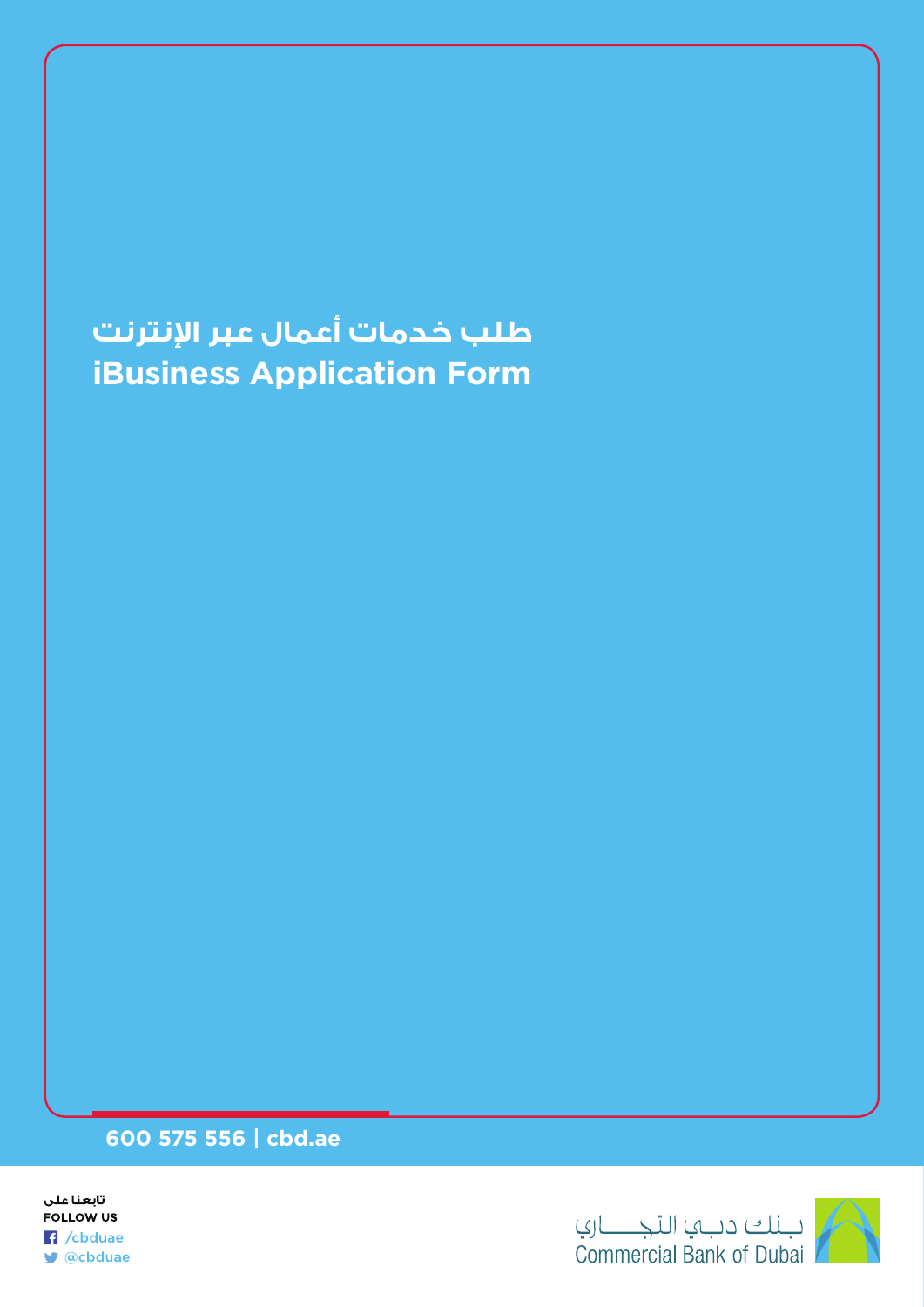## **طلبا خدمات أعمال عبر االنترنت**



١- بيانات الشركة

| <b>iBusiness Application Form</b> |
|-----------------------------------|
|-----------------------------------|

|  | 1. Company Details |
|--|--------------------|
|--|--------------------|

| Company Name <b>company</b> Name and the company of the company $\mathcal{L}$<br><b>Address Address</b>                                                                                                                                                                                          | اسم الشركة ِ<br>العنوان _<br>ماتف مستخدم العربي العربي العربي العربي العربي العربي العربي العربي العربي العربي العربي العربي العربي العربي<br>بريد إليكترون <i>ي</i> _                                                                                                                                                                                                                                          |
|--------------------------------------------------------------------------------------------------------------------------------------------------------------------------------------------------------------------------------------------------------------------------------------------------|-----------------------------------------------------------------------------------------------------------------------------------------------------------------------------------------------------------------------------------------------------------------------------------------------------------------------------------------------------------------------------------------------------------------|
| 2. Package Details                                                                                                                                                                                                                                                                               | ٢تفاصيل الباقة                                                                                                                                                                                                                                                                                                                                                                                                  |
| للاطلاع فقط View Only<br><b>Services Required</b><br><b>View Accounts</b><br>عرض الحسابات<br>تحويل الأمو ال<br>Remittance<br>تحويل حساب<br>A/C Transfer<br>إعادة تعبئة حساب كاش أونلاين<br>Cash Online Top up<br>iDirect<br>iDirect<br>PDC Deferment and Withdrawal<br>سحب وتأجيل الشيكات الآجلة | ] للاطلاع وإجراء المعاملات<br>View and Transactions<br>الخدمات المطلوبة<br>راتب غير مدرج في نظام حماية الأجور [<br>Salary Non WPS<br>ر اتب مدر ج في نظام حماية الأجور<br>Salary WPS<br>تمويل تجاري<br>Trade Finance<br>تسديد فو اتير<br><b>Bill Payments</b><br>iConnect<br><b>iConnect</b><br>النماذج الإلكتر ونية<br>E-Forms<br>خصم مباشر من البنك المركز ي<br>UAE CB Direct Debit<br>الجميع<br>All<br>Others |

**3. Token Type**

**٣ نوع جهاز الرمز األمني**

|                                                                                  |                  | <b>Hard Tocken</b>         | <del>جهاز الرمز الأمني</del> | Soft Tocken                           | الرمز الأمنى  |                                    |  |
|----------------------------------------------------------------------------------|------------------|----------------------------|------------------------------|---------------------------------------|---------------|------------------------------------|--|
| Number of Administrator Tokens                                                   |                  |                            |                              |                                       |               | عدد أجهزة الرمز الأمنى             |  |
|                                                                                  |                  |                            |                              |                                       |               | عدد مستخدمين أجهزة الرمز الأمنى    |  |
| Number of User Tokens                                                            |                  |                            |                              |                                       |               |                                    |  |
| £ بيانات مشرف الأعمال المختص عبر iBusiness<br>4. iBusiness Administrator Details |                  |                            |                              |                                       |               |                                    |  |
|                                                                                  |                  | Corporate Administrator 1* | مشرف۱                        | Corporate Administrator 2<br>Optional | مشرف ۲        |                                    |  |
| Name*                                                                            |                  |                            |                              |                                       |               | الاسم*                             |  |
| Phone                                                                            |                  |                            |                              |                                       |               | رقم الموبايل                       |  |
| Mobile Number*                                                                   |                  |                            |                              |                                       |               | رقم المهاتف*                       |  |
| Email ID*                                                                        |                  |                            |                              |                                       |               | البريد الإلكتروني*                 |  |
| Passport No*                                                                     |                  |                            |                              |                                       |               | رقم جواز الهاتف*                   |  |
| Passport Expiry Date*                                                            |                  |                            |                              |                                       |               | رقم جواز السفر*                    |  |
| Nationality                                                                      |                  |                            |                              |                                       |               | تاريخ إنتهاء جواز السفر*           |  |
| Emirates ID Number*                                                              |                  |                            |                              |                                       |               | الجنسية                            |  |
| Emirates ID Expiry Date                                                          |                  |                            |                              |                                       |               | رقم الهوية الإماراتية *            |  |
| *Date of Birth*                                                                  |                  |                            |                              |                                       |               | تاريخ الميلاد *                    |  |
| P.O.Box                                                                          |                  |                            |                              |                                       |               | صندوق البريد                       |  |
| City / Emirate                                                                   |                  |                            |                              |                                       |               | الإمارة                            |  |
| Role of Administrator                                                            | Maker<br>Checker |                            | مدخل البيانات<br>المدقق      | Maker<br>Checker                      | مدخل البيانات | دور المشرف<br>المدقق               |  |
| If opted for soft Token                                                          |                  |                            |                              |                                       |               | اذا اخترت الرمز الأمني الالكتروني* |  |
| Mobile Type                                                                      |                  |                            |                              |                                       |               | نوع الهاتف*                        |  |
| *Email ID*                                                                       |                  |                            |                              |                                       |               | البريد الإلكتروني*                 |  |
| Mobile Operating System*                                                         |                  |                            |                              |                                       |               | نظام تشغيل الهاتف*                 |  |
| RSA Binding ID*w                                                                 |                  |                            |                              |                                       |               | * RSA Binding *                    |  |

مالحظة: الرجاء ارفاق نسخة من الهوية الامارتية الصالحة المدة. برجي إضافة عدد ٢ مشرفين اذا تطلب تعيين مدخل بيانات ومدقق.<br>ملاحظة: الرجاء ارفاق نسخة من الهوية الامارتية الصالحة المدة. برجي إضافة عدد ٢ مشرفين اذا تطلب تعيين مد